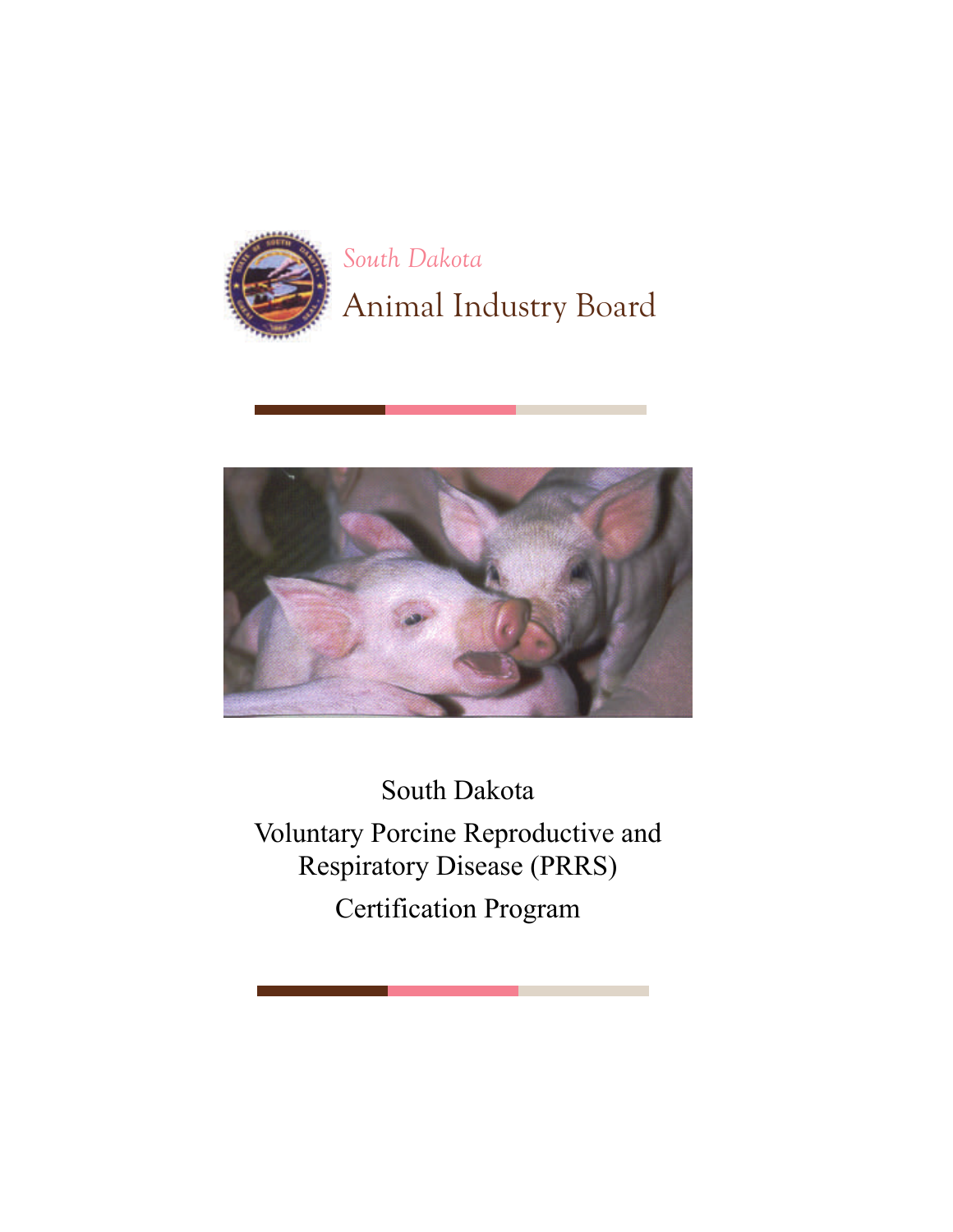

The South Dakota Pork Producer Council's Swine Health Committee proposed offering for producers a method to verify PRRS Negative Status.

This Committee working with Dr. Bill Epperson, Extension Veterinarian, Dr. Dave Zeman, and his staff of the Veterinary Science Department, SDSU, and the Animal Industry Board developed the program enclosed.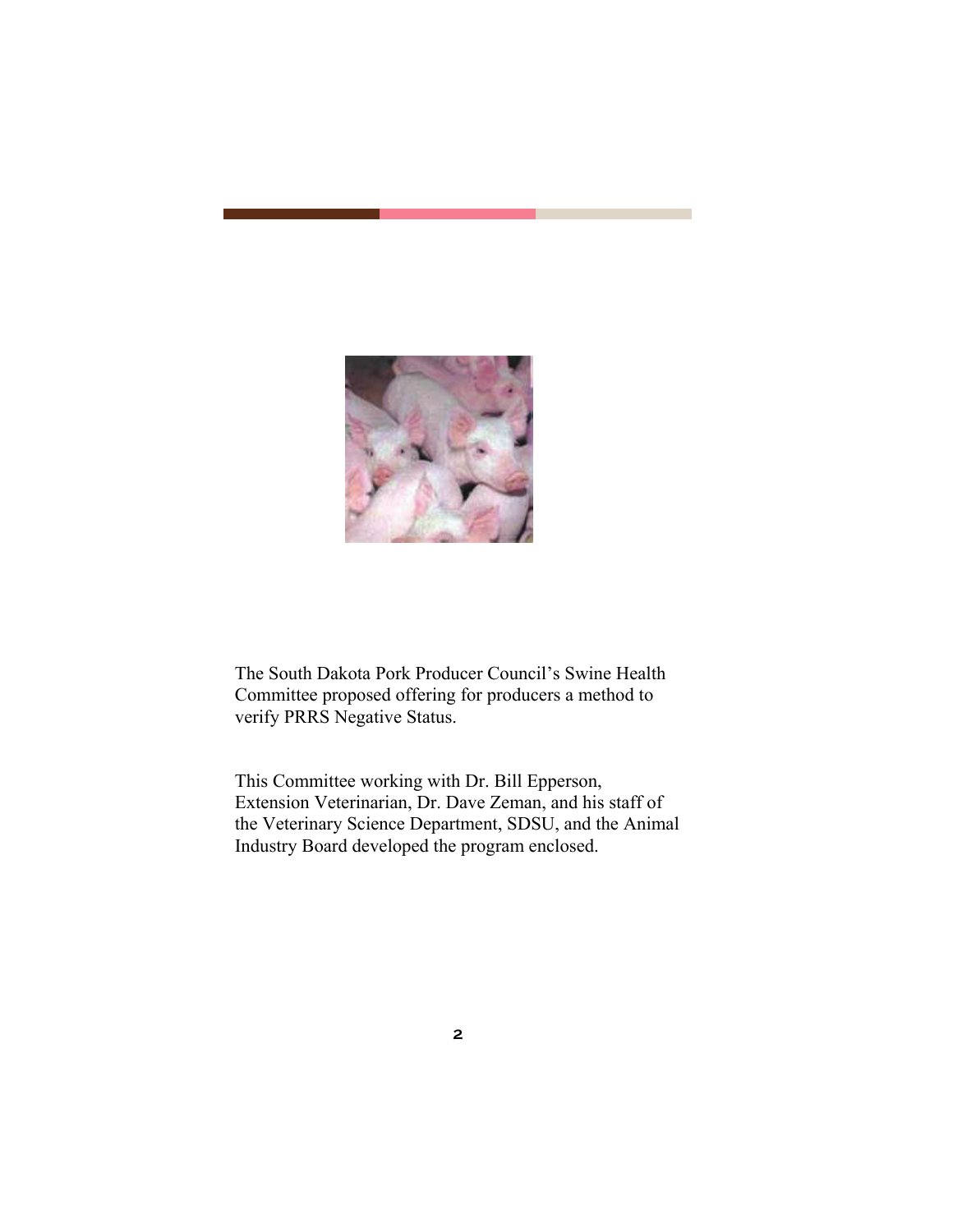# **What is Porcine Reproductive and Respiratory Disease (PRRS)**

- once called "Mystery Swine Disease"
- capable of producing catastrophic losses either upon introduction into uninfected herds or as rebreaks in endemically infected herds
- occurs in swine of all ages
- recognized in the US, North Carolina, in the late 1980s
- some avian species, mallard ducks in particular, are susceptible to PRRS

#### **What are the signs of PRRS in swine?**

- Clinical signs in adult animals
	- **lethargy**
	- depression
	- failure to eat
	- feverish
	- sows may abort, commonly in late gestation,  $> 10\%$
	- boars, loss of libido, poor semen quality

#### • Farrowing house

- stillborn levels may increase to 50% 70%
- mummified fetuses may increase to 20% 30%
- suckling pigs demonstrate
	- "thumping" or a distinct pattern of rapid, openmouthed, abdominal breathing which results from respiratory disease
- sows milk poorly leading to colostrum deprivation which results in increased cases of colibacillosis or starvation
- Nursery clinical signs are
	- respiratory disease
	- meningitis
	- post weaning diarrhea
	- reduced average daily gain of 50% 75%
	- increased mortality of  $10\%$  25%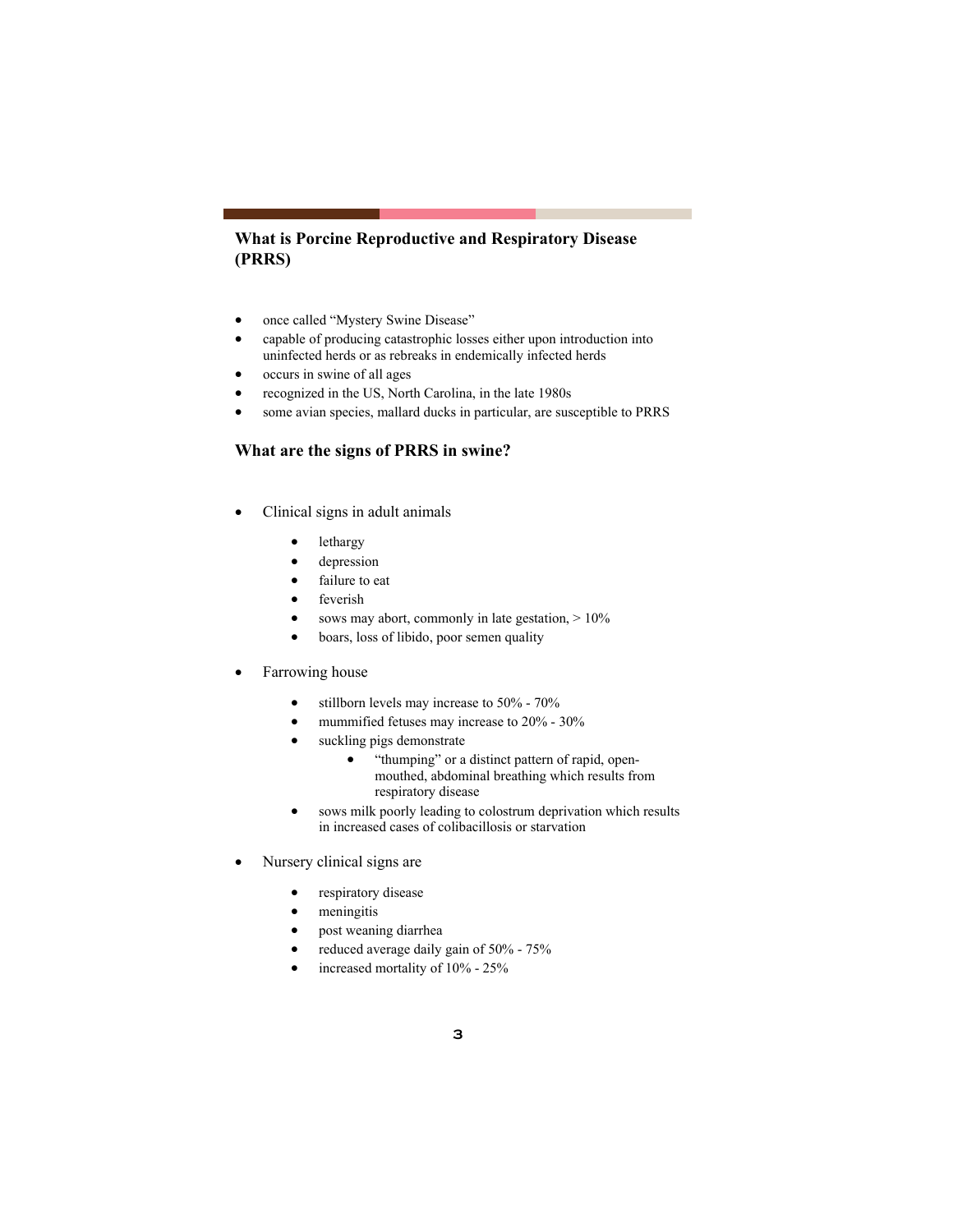# **Where does PRRS come from?**

- primary transmission from herd-to-herd is the introduction of infected animals
- this virus is highly infectious
- as few as 10 virus particles can cause infection by intramuscular or intranasal routes
- virus is shed in saliva, nasal secretions, urine, semen, mammary secretions and feces
- virus persists in lymphoid tissue such as the tonsil
- virus can cross the placenta and infect fetal pigs

# **How does PRRS develop?**

- virus enters the pig through the nasal mucosa and/or epithelium of the upper respiratory tract
- virus multiplies in the mucosa, lymphoid tissue and blood cells in the respiratory system
- virus spreads via the blood to secondary multiplication sites
- virus can be found in lungs, heart, lymph nodes, tonsils, thymus, spleen, intestine, kidneys, liver, adrenal glands, brain, and testes

#### **How long is the incubation period for PRRS?**

- with the virus crossing the placenta, piglets can be born with PRRS disease
- introduced infections can cause respiratory signs in as little as 3 days
- typically, pneumonia is most severe at 10 days after infection
- virulence of different strains of PRRS virus is variable
- swine of all ages are susceptible to PRRS
- speaking broadly, younger pigs are more susceptible than older pigs to PRRS

#### **What breeds or types of animals does PRRS effect?**

- investigators indicate breed genetics may influence the severity of the infection
- different breeds may have variable severity of infection shown in different tissues (i.e., pneumonia, meningitis, myocarditis, or serum antibody response)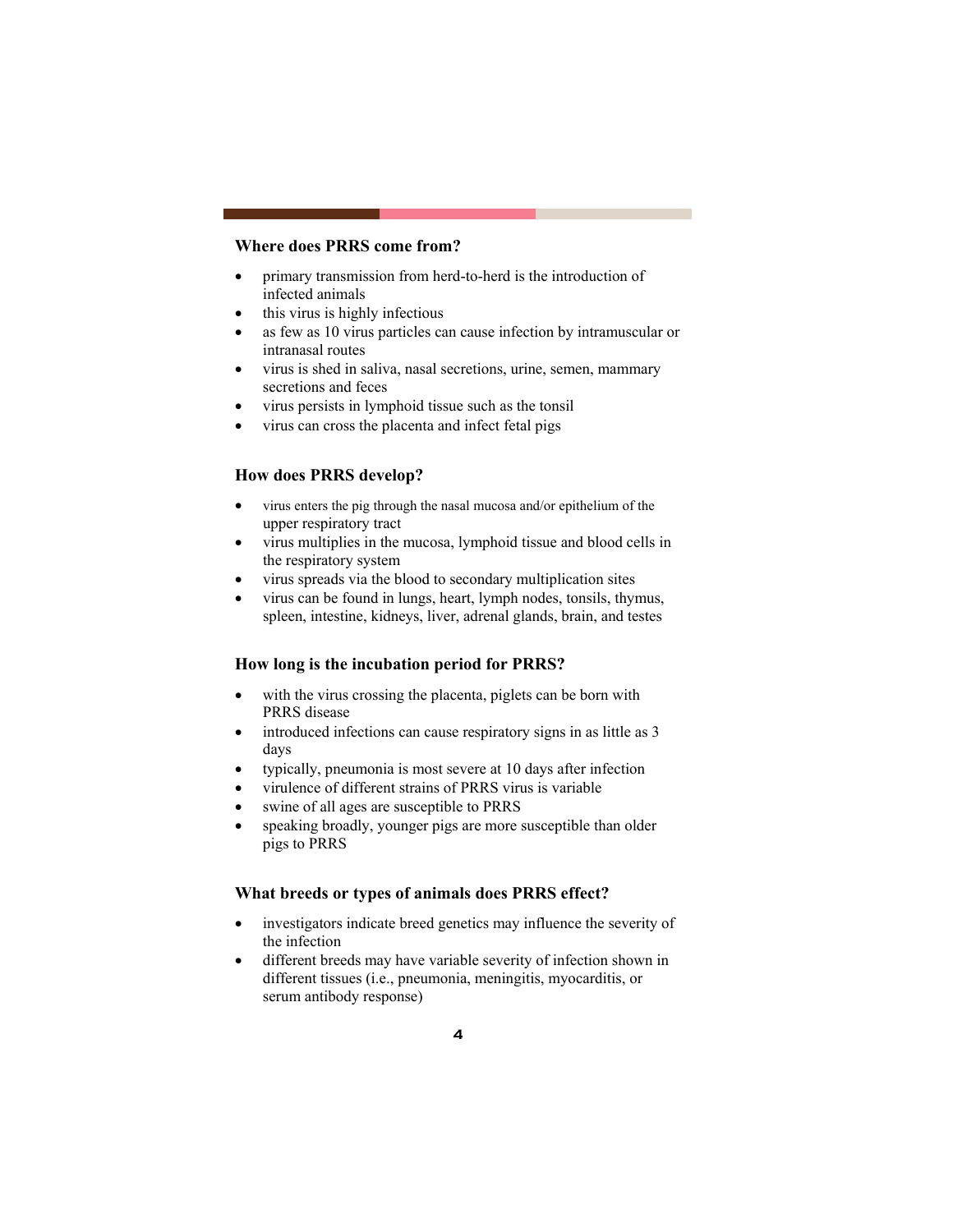# **Is PRRS a new disease?**

- PRRS virus entered the domestic swine population relatively recently and spread rapidly thereafter
- earliest evidence of PRRS was from Canada in 1979 where 2 of 51 herds had antibodies to PRRS virus detected
- essentially found today in all hemispheres of the world
- the North American and European strains are distinctly different
- some countries are claiming to be free of the PRRS virus

# **How do I know if have PRRS in my herd?**

- clinical signs of reproductive problems in breeding stock and respiratory disease in pigs of any age
- many similarities with other swine diseases lends importance to diagnostic testing
- a definitive diagnosis of PRRS virus infection requires the isolation of virus, detection of viral antigen or genomic material, and/or detection of antibody
- involve your veterinarian in the evaluation of clinical signs, tissue sampling and collection, and diagnostic test interpretation

#### **Is there a good vaccine for PRRS?**

- several vaccines are available in the U.S. today
- vaccination does not stop infection
- the purpose of vaccination is to produce an immune response which will alter the course of infection and protect against clinical signs
- both modified live and killed virus vaccines are available
- development of new vaccine products is currently an area of active research
- management changes are required in conjunction with prudent vaccine use
- vaccinated animals will test positive to serologic tests

# **How do I get a diagnosis?**

- contact your herd veterinarian
- not possible on the basis of grossly visible lesions
- submission of tissue samples for microscopic analysis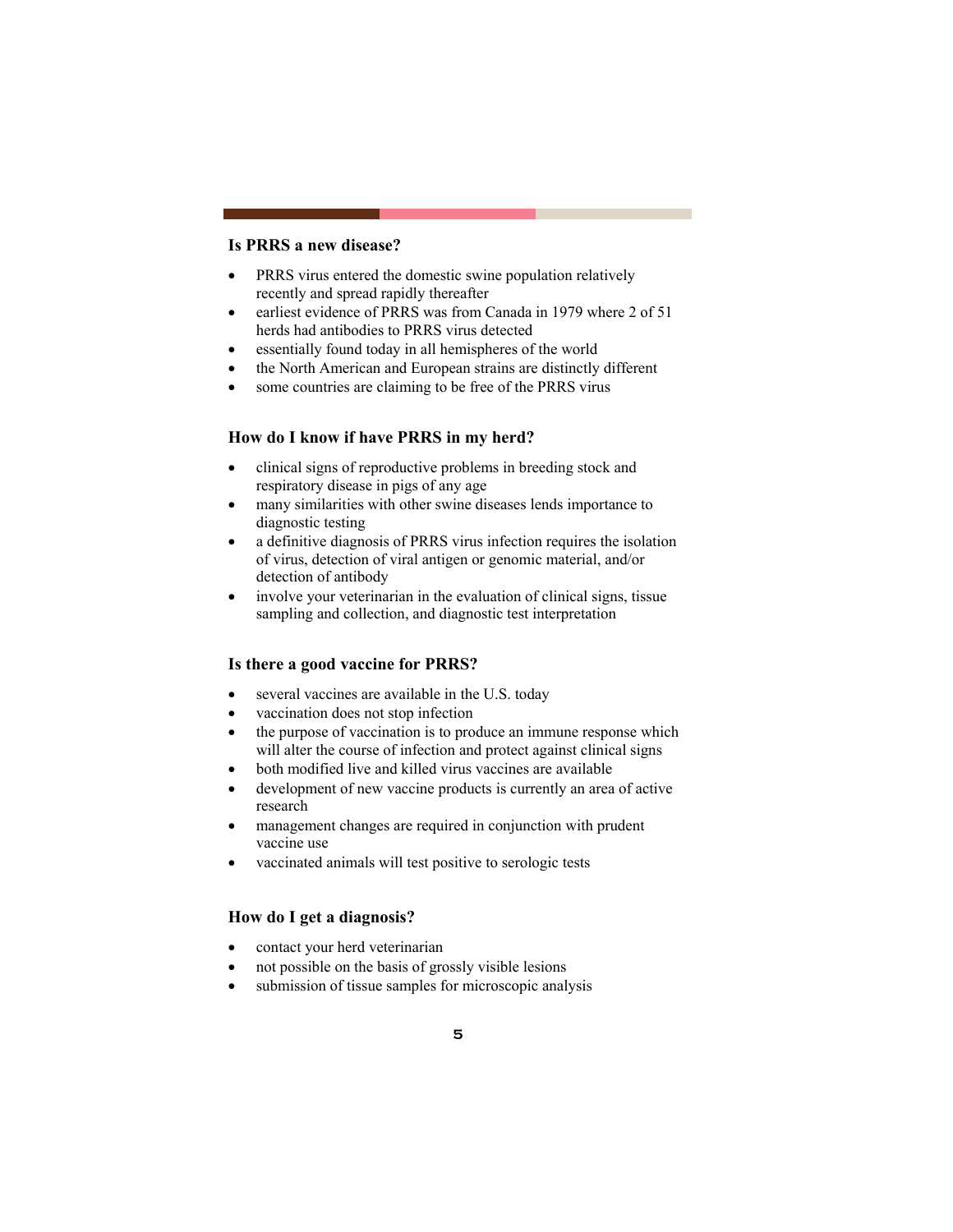- submission of serum samples to detect antibodies (serology)
- frozen tissues for laboratory immunohistochemistry
- tissue samples for virus isolation
- tissue submission for viral genomic material detection
- consult with your veterinarian about lab result interpretation and diagnosis

#### **What are the laboratory tests?**

- indirect fluorescent antibody (IFA)
- enzyme-linked immunosorbent assay (ELISA)
- serum virus neutralization (SVN)
- virus isolation
- fluorescent antibody test (FA)
- immunohistochemistry test (IHC)
- polymerase chain reaction test (PCR)
- monoclonal antibody analysis can be used to differentiate a commercial MLV vaccine from field isolates
- research continues on developing new laboratory tests

# **How long does the PRRS virus survive in the environment?**

- PRRS virus is a fragile virus which is quickly inactivated in the environment
- at 75 degrees virus does not persist on fomites beyond a day
- standard cleaning and disinfection procedures should be effective for inactivation of PRRS virus in facilities and on equipment
- drying quickly inactivates PRRS virus

# **How is PRRS virus transmitted in and between herds?**

- once a herd is infected, PRRS virus tends to circulate within a herd indefinitely
- PRRS virus persists in clinically normal carrier animals and the continual introduction of susceptible animals either through birth or purchase
- primary herd-to-herd transmission is the introduction of infected animals
- aerosol transmission rarely occurs over a distance of 1 meter
- transmission occurs by close contact between animals
- semen from infected boars can infect susceptible females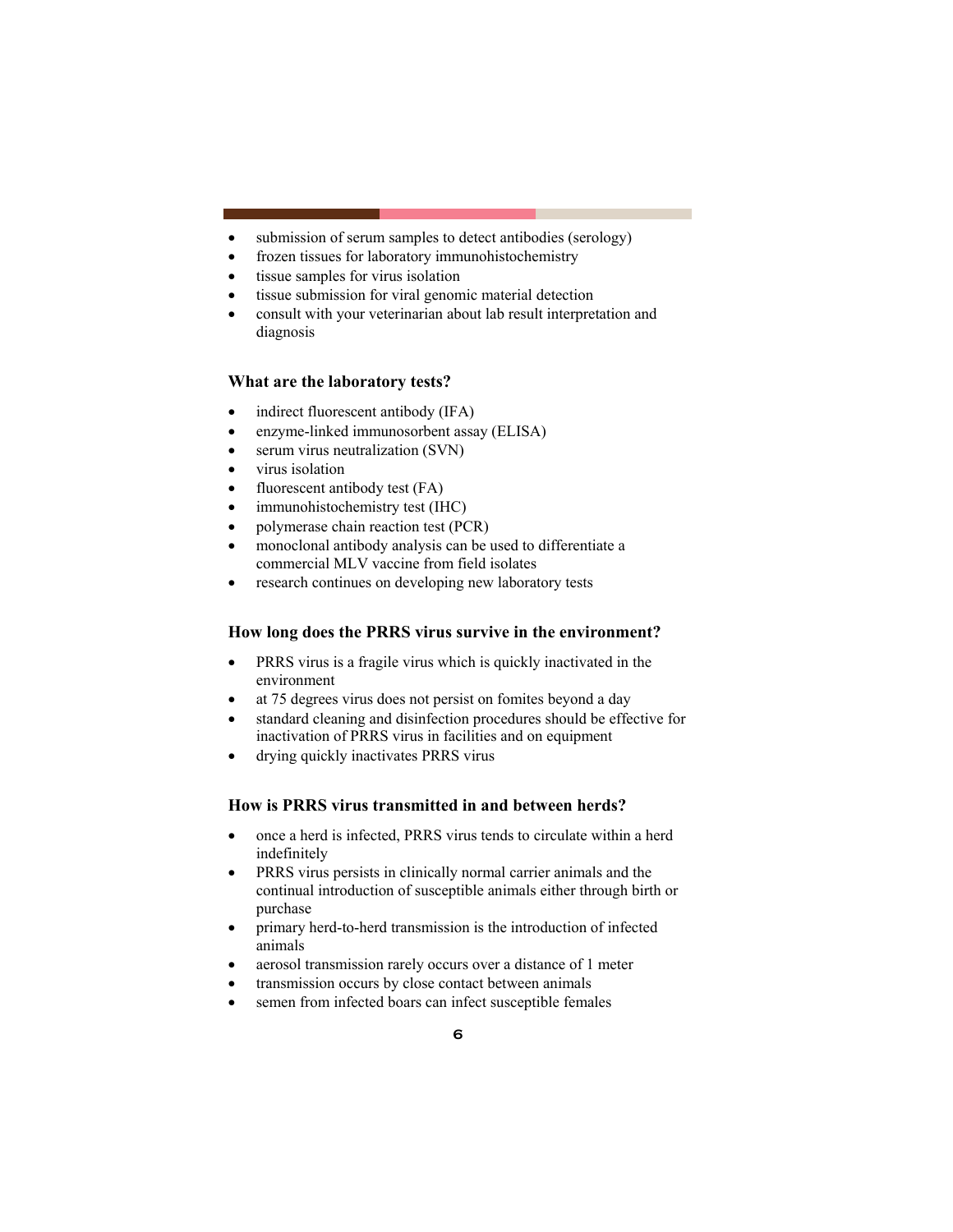# **TESTS FOR PRRS**

| <b>TEST</b><br><b>Virus Isolation</b> |                                               | <b>ADVANTAGE</b><br>Serum or Fresh<br>Tissue                                                                   | <b>DISADVANTAGE</b><br>Requires Proper<br>Handling |  |
|---------------------------------------|-----------------------------------------------|----------------------------------------------------------------------------------------------------------------|----------------------------------------------------|--|
|                                       | <b>Virus Antigen</b>                          |                                                                                                                |                                                    |  |
| a.                                    | Fluorescent<br>Antibody (FA)                  | Frozen Tissue,<br>Inexpensive & Rapid                                                                          | <b>Less Sensitive</b>                              |  |
| b.                                    | Immunohisto<br>chemistry (IHC)                | Formalin-fixed tissue                                                                                          | More expensive<br>More time required               |  |
| <b>Virus Genomic</b>                  |                                               |                                                                                                                |                                                    |  |
|                                       | <b>Material</b>                               |                                                                                                                |                                                    |  |
| a.                                    | Polymerase Chain<br>Reaction (Pcr)            | Detects Viral RNA,<br><b>Highly Sensitive</b><br><b>Highly Specific</b>                                        | <b>High Cost</b>                                   |  |
| b.                                    | In Situ Hybridization<br>(ISH)                | Very Sensitive Uses<br><b>Fixed Tissues</b>                                                                    |                                                    |  |
|                                       | <b>Virus Antibody</b>                         |                                                                                                                |                                                    |  |
| a.                                    | <b>Indirect Fluorescent</b><br>Antibody (IFA) | Highly Specific,<br>Magnitude of<br>Antibody Titer                                                             | Unknown Sensitivity<br>In Individuals              |  |
| b.                                    | Immunoperoxidase<br>Monolayer Assay<br>(IPMA) | Highly Specific,<br><b>Highly Sensitive</b>                                                                    | Antigenic Variability<br>*Used In Europe*          |  |
| c.                                    | <b>ELISA</b>                                  | Detects North<br>American & European<br>Strains, Laboratory<br>Automation, Sensitive<br>And Specific, Low Cost |                                                    |  |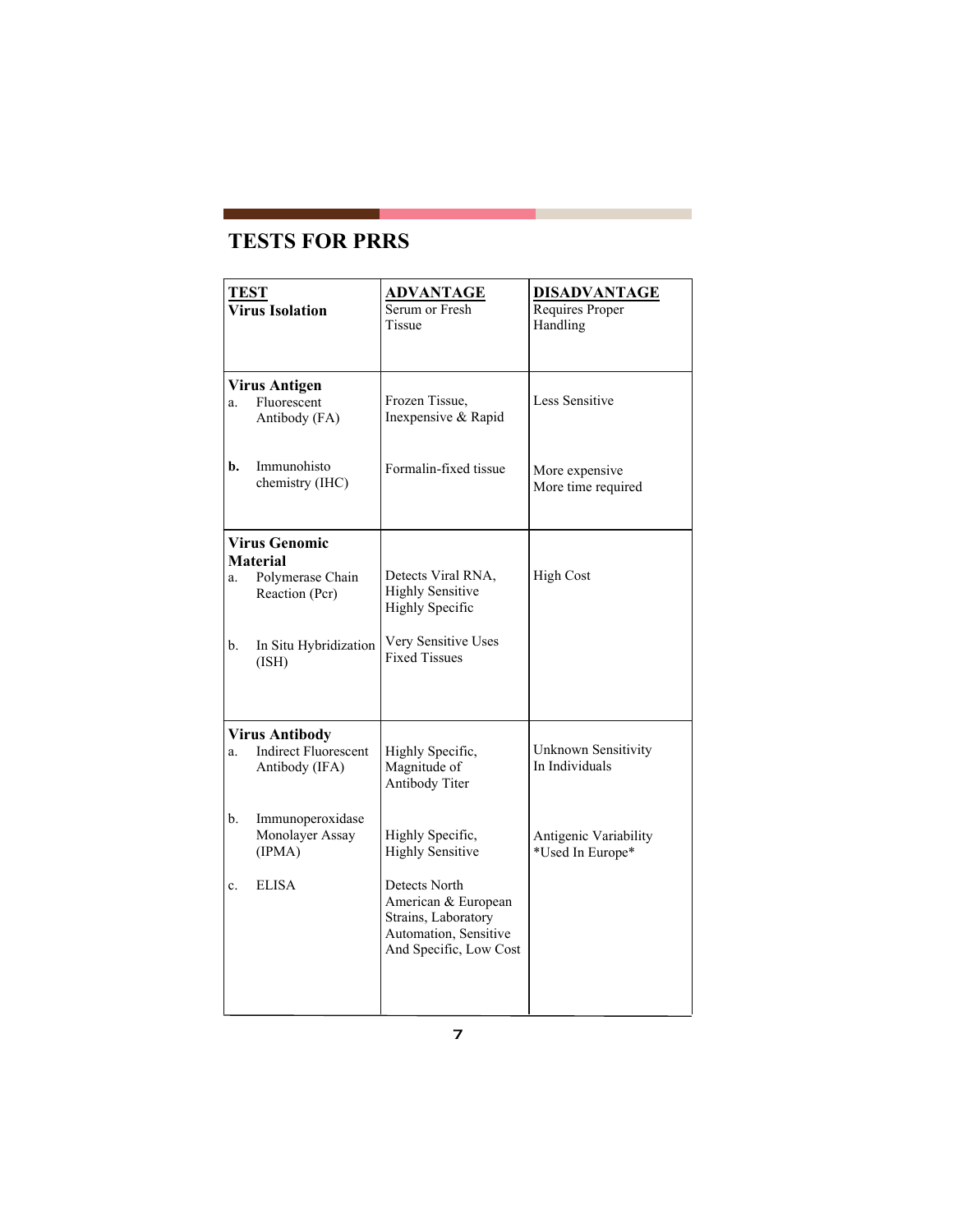\*Current Serologic Assays Cannot Routinely Differentiate Vaccine-Derived Antibodies From Field Isolate-Derived Antibodies.

# **What are the costs of PRRS Disease in my herd?**

- loss of animals due to death or early culling
- decreased milk production in affected sows and gilts
- decreased average daily gain
- 2 -3-fold increase in number of disadvantaged pigs
- reduction in total profits due to performance losses
- veterinary costs for diagnosis

# **Are there Laws regulating PRRS Disease?**

No - not other than as with any other disease - clinically affected animals are not eligible to be sold other than for slaughter

#### **How do I control or eliminate PRRS Disease?**

- With your veterinarian
	- evaluate the extent of infection
	- set up plan to identify infected animals
	- determine best program for your herd
	- continue testing on a quarterly basis to monitor progress of efforts (record keeping)
	- participate in the Voluntary PRRS Certification Program in South Dakota

# **What role will the South Dakota Animal Industry Board play?**

While this is a disease the industry will voluntarily control, the Animal Industry Board will provide help in record keeping and certifying herds. This will facilitate authenticity to Herd Plans and therefore assist the industry in controlling and eliminating PRRS. Certification of voluntary achievement of herd status will no doubt become important in the marketing of animals in the future.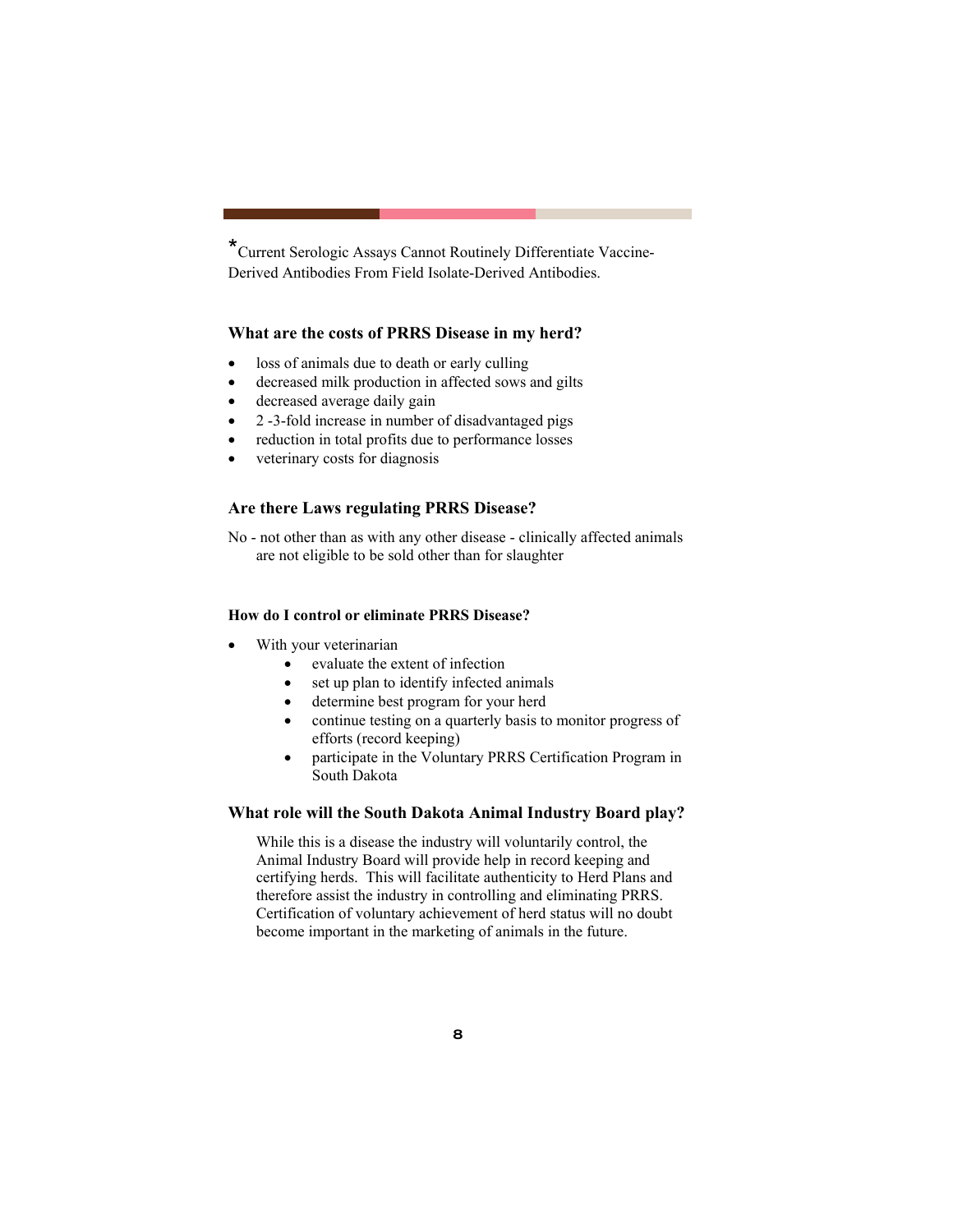# **South Dakota PRRS Certification Program**

#### **1. Premise definition:**

- A. A specific geographical area under common management. The premise is defined by the owner and veterinarian, and may include all or a portion of pork production under their control. A premise describes a physical space which is dedicated for use by the producer when entering the PRRS certification program.
- B. For an entire production system to be certified, all phases of production must be sampled and participate in the program.
- C. Producers can select the production group they wish to certify. All phases of production up to and including the "selected" group must participate in the program.
- D. If multiple locations input swine into the proposed PRRS certification production premise, all sites must be sampled separately to validate the final herd PRRS certification defined premise.

# **2. Initial Procedure Applicable to All Premises**

Each producer will be required to define the premise(s) for which PRRS certification is desired. Based on this, a PRRS certification plan and sampling scheme will be constructed in consultation with the herd veterinarian. In addition, each herd owner or manager will be required to sign a Herd Owner PRRS Certification Statement.

# **3. Certification levels: An overview**

(see section for specific premise(s) certification details)

- a. Initial certification:
	- depending upon the defined production premise, i.e., farrow - finish, farrow - feeder pig, farrow - wean
	- blood sample the required number of pigs (Table A)
	- sample at 90 day intervals
	- sample for one year (4 bleedings)
	- sample all levels of production as established in Herd Owner PRRS Certification Statement
	- permanent official ID on all breeding swine tested
	- negative test results on all incoming swine (see rules)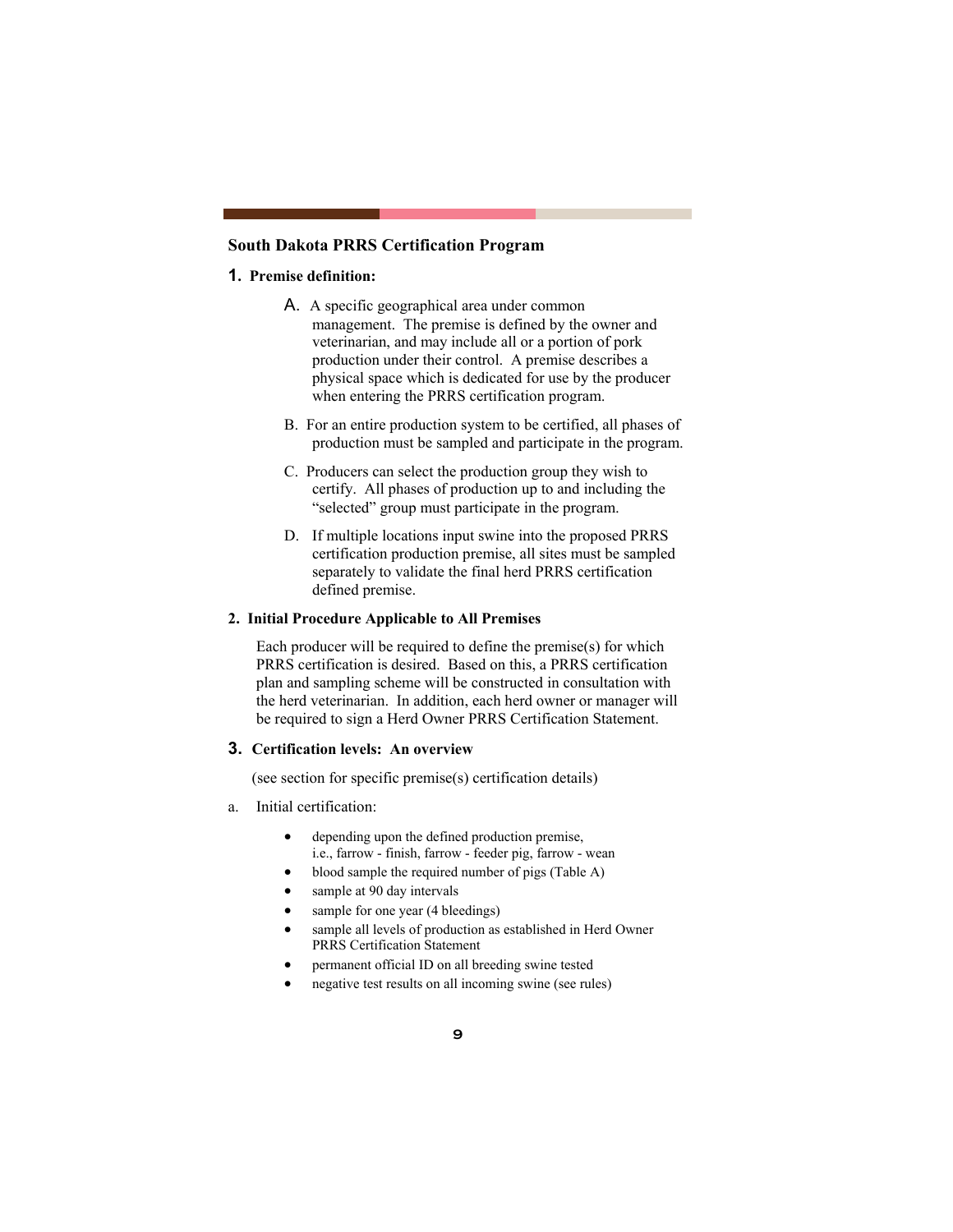Subsequent monitoring for maintenance of certification

- blood sample the required number of pigs (Table B)
- sample at 90 day intervals
- negative test results on all incoming swine (see rules)
- lack of clinical signs consistent with PRRS
- permanent official ID on all breeding swine tested

# **Terms:**

- PRRS Negative -- No serologic evidence (antibody) by PRRS ELISA test or clinically confirmed case of disease due to PRRS
- serologic test of choice PRRS ELISA
- confidence level of 95% PRRS detection with  $> 10\%$ prevalence in Table A and > 20% in Table B

#### Table A -- Quarterly Sample Size for Initial Certification --

All production systems as well as monitoring phase for farrow wean sites.

| <b>Breeding females or</b><br>maximum G-F<br>capacity | <b>Breeding herd</b><br>females | <b>G-F Swine</b> |
|-------------------------------------------------------|---------------------------------|------------------|
|                                                       |                                 |                  |
| 10                                                    | 9                               | 9                |
| 20                                                    | 15                              | 15               |
| 30                                                    | 18                              | 18               |
| 40                                                    | 20                              | 20               |
| 50                                                    | 22                              | 22               |
| 100                                                   | 25                              | 25               |
| 200                                                   | 27                              | 27               |
| 300                                                   | 28                              | 28               |
| 500                                                   | 28                              | 28               |
| 750                                                   | 28                              | 28               |
| 1000                                                  | 28                              | 28               |
| 2000                                                  | 29                              | 29               |
| 3000                                                  | 29                              | 29               |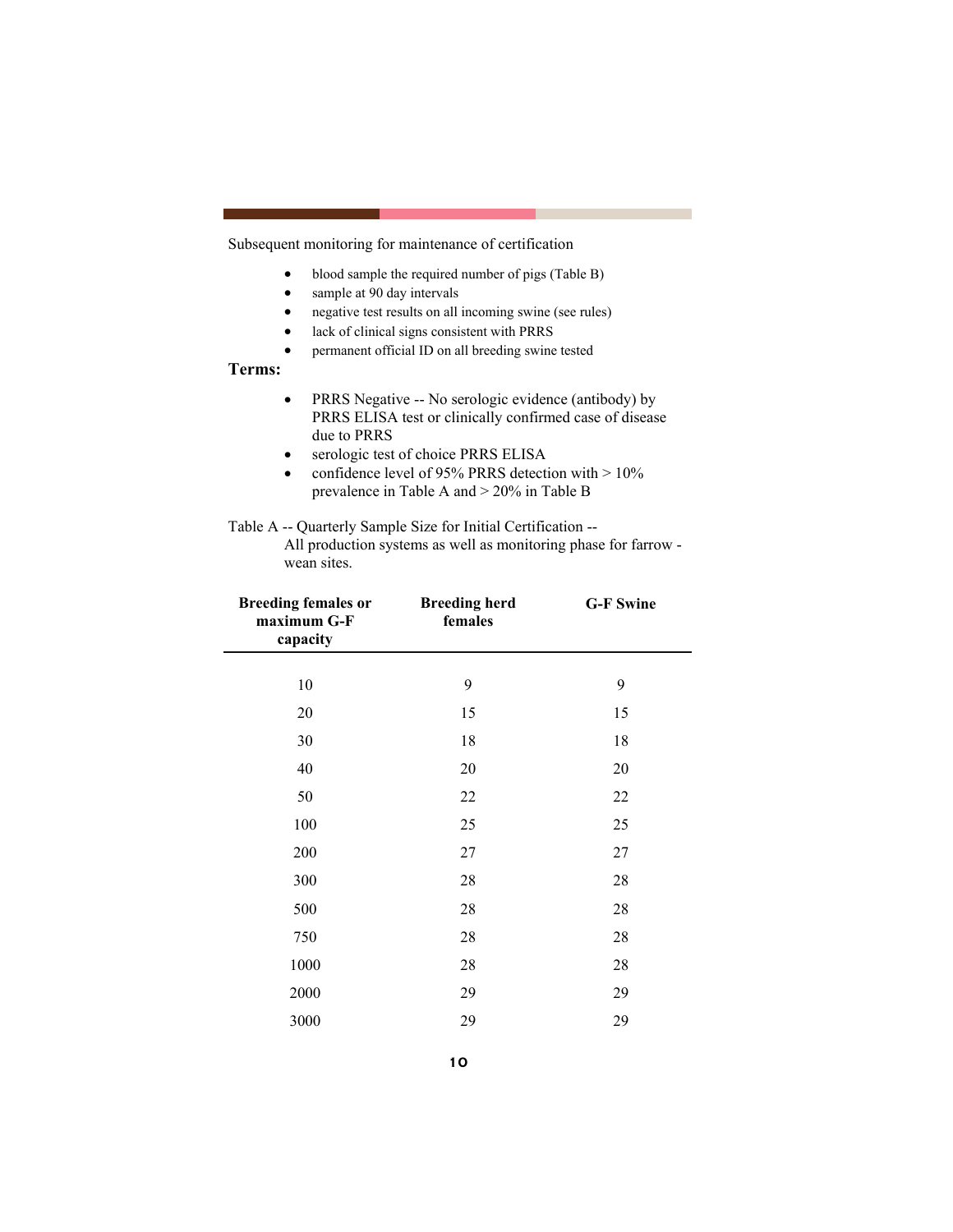| Table B -- Sample Size Table for the Monitoring Phase for Farrow - |  |
|--------------------------------------------------------------------|--|
| Finish and Farrow - Feeder pig                                     |  |

# **Population Size:**

| <b>Breeding females or</b><br>maximum G-F<br>capacity | <b>Breeding herd</b><br>females | <b>G-F Swine</b> |
|-------------------------------------------------------|---------------------------------|------------------|
|                                                       |                                 |                  |
| 10                                                    | 7                               | $\overline{7}$   |
| 20                                                    | 10                              | 10               |
| 30                                                    | 11                              | 11               |
| 40                                                    | 12                              | 12               |
| 50                                                    | 12                              | 12               |
| 100                                                   | 13                              | 13               |
| 200                                                   | 13                              | 13               |
| 300                                                   | 14                              | 14               |
| 500                                                   | 14                              | 14               |
| 750                                                   | 14                              | 14               |
| 1000                                                  | 14                              | 14               |
| 2000                                                  | 14                              | 14               |
| 3000                                                  | 14                              | 14               |

# **4. Animal identification:**

- a. All breeding swine tested must have permanent identification other than a plastic eartag.
- b. Acceptable means of permanent identification are: individual specific ear tattoo, USDA uniform series eartag (metal tags), and electronic ID.

# **5. Collection of samples:**

All blood and tissue samples are to be collected by, or under the supervision of, a licensed accredited veterinarian.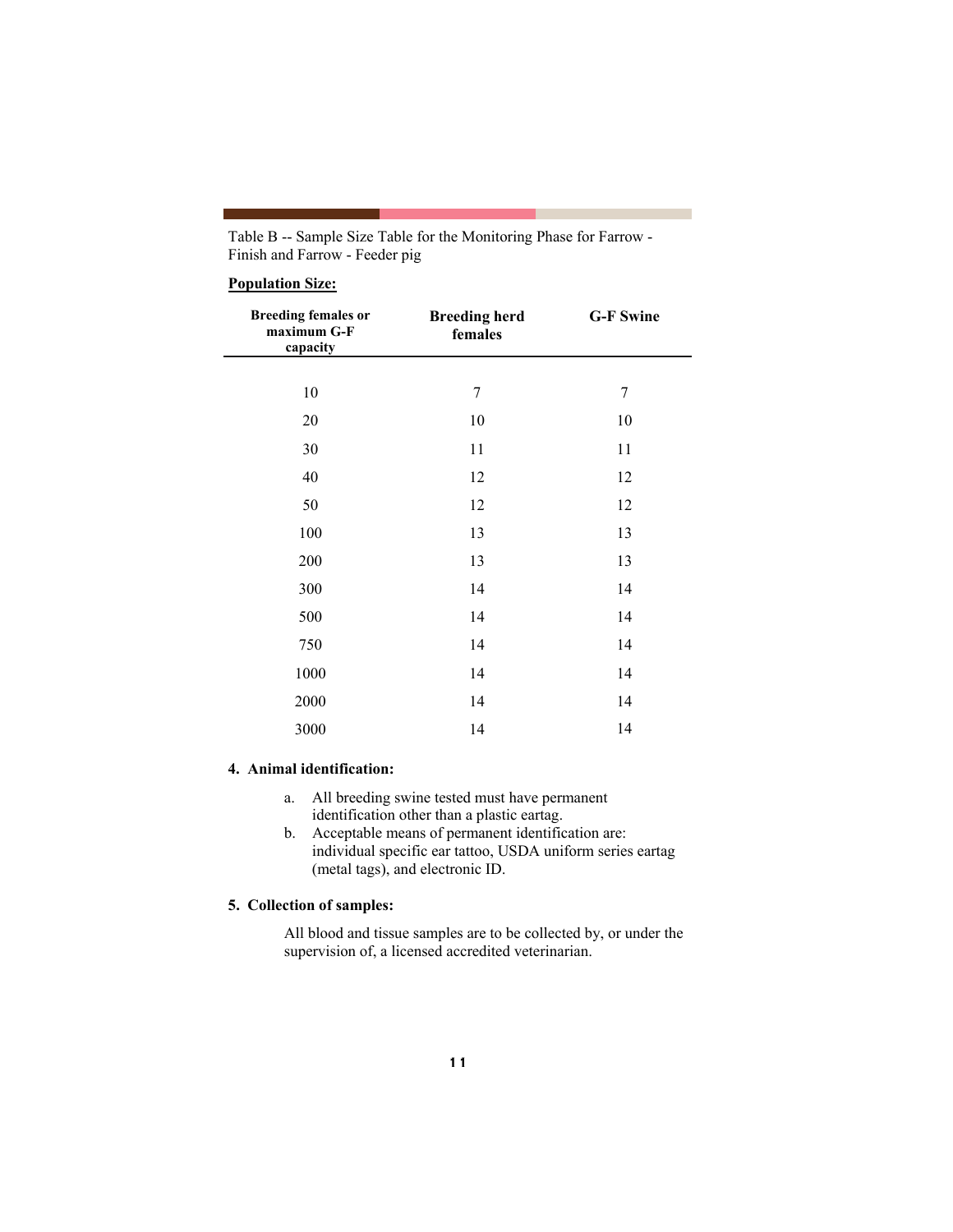# **6. Veterinary certification:**

The veterinarian performing or supervising the collection of test samples is to certify that the samples were from the animals identified on the test documents.

#### **7. Herd Owner PRRS Certification Statement:**

A signed document that verifies that the producer or manager; 1. understands the clinical signs of PRRS, 2. identifies a herd veterinarian, 3. agrees to work with that veterinarian in the event clinical signs of PRRS develop, 4. identifies the premise and animal production groups that will be certified, and 5. outlines the testing procedure employed to verify PRRS testing qualifications.

# **Definition of a positive animal:**

An animal is defined to be positive, i.e., antibody detected for PRRS virus, when PRRS ELISA test conducted at an accredited veterinary diagnostic laboratory indicates a positive value on a serum sample.

# **Protocol to be followed if an animal is positive by the serum antibody PRRS ELISA test:**

Suspected False Positives -

• Samples that are suspected to be false positive may be reassayed, OR the animal(s) may be rebled later and retested to determine PRRS status.

# **Reporting procedure:**

All PRRS results from the herd must be reported and be available to the South Dakota Animal Industry Board.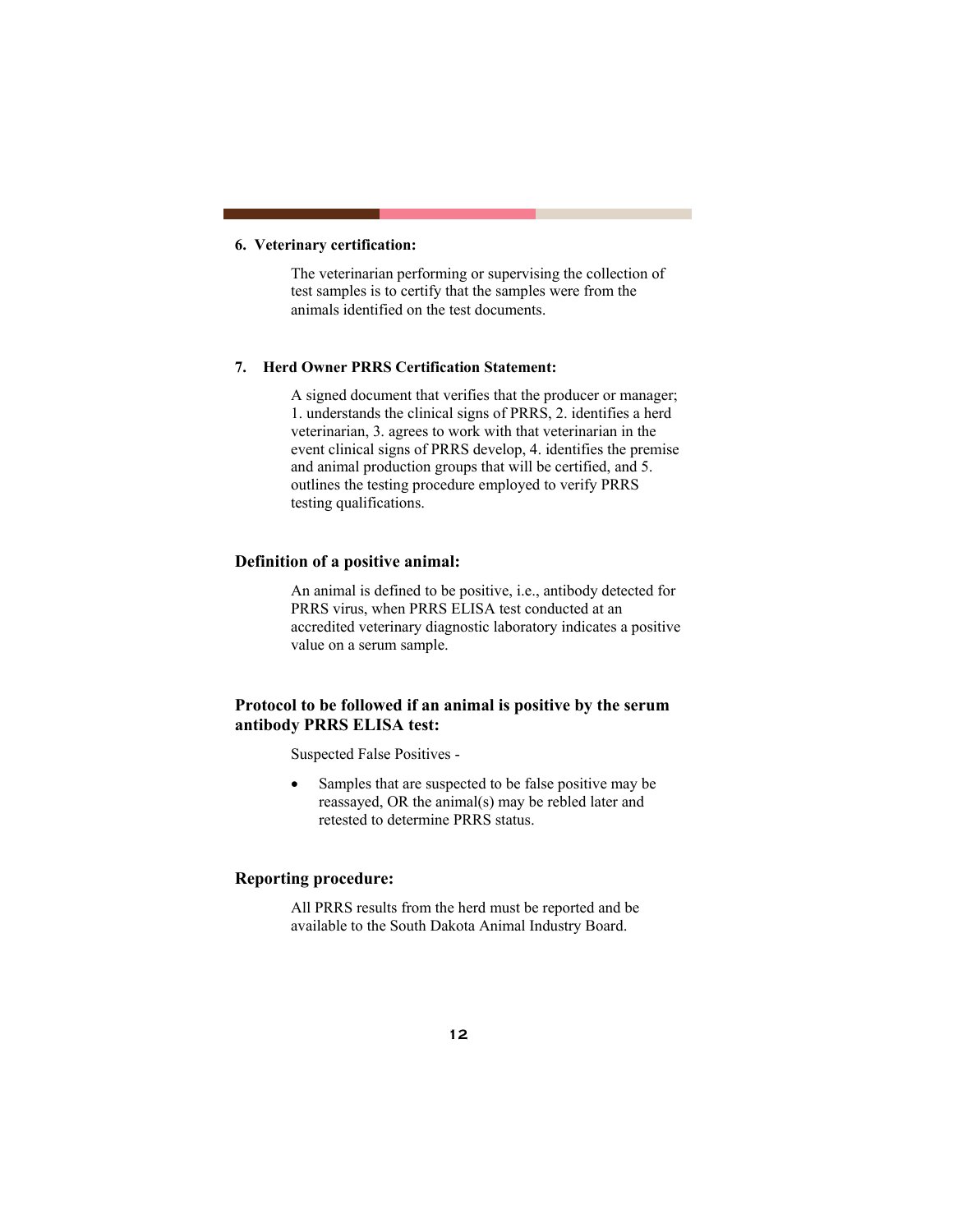# **How do I maintain PRRS negative herd status?**

- maintenance of PRRS negative status relies on sampling quarterly and testing all incoming swine with results indicating no antibody to PRRS virus.
- also, maintenance of PRRS negative status is contingent on the lack of clinical signs consistent with PRRS, as determined by the herd veterinarian and producer.

# **TESTING PROCEDURE FOR CERTIFICATION**

# **A. Farrow - Finish & Seedstock Producer Premises 1. Initial Certification:**

- a. Blood sample the required number of pigs (Table A) in the grow - finish environment at 90 day intervals for a period of 12 months (4 bleedings total).
- b. Blood sample the required number of breeding stock (Table A) at 90 day intervals for a period of 12 months (4 bleedings total). No sow will be sampled twice with 101 sows or more in the breeding herd. Individual official ID is required.
- c. Incoming swine (both internal and external sourced) will be tested in accordance with the incoming swine guidelines.

# **2. Monitoring Certification:**

- a. Blood sample pigs (Table B) in grow finish environment at 90 day intervals. Pigs must weigh at least 90 pounds.
- b. Blood sample breeding stock (Table B) at 90 day intervals. Sows must be of all parities and from each production phase (gestation, postweaning, lactation, and off premise gestation). Individual official ID is required.
- c. All incoming swine must be tested according to the guidelines for incoming swine. (see incoming swine).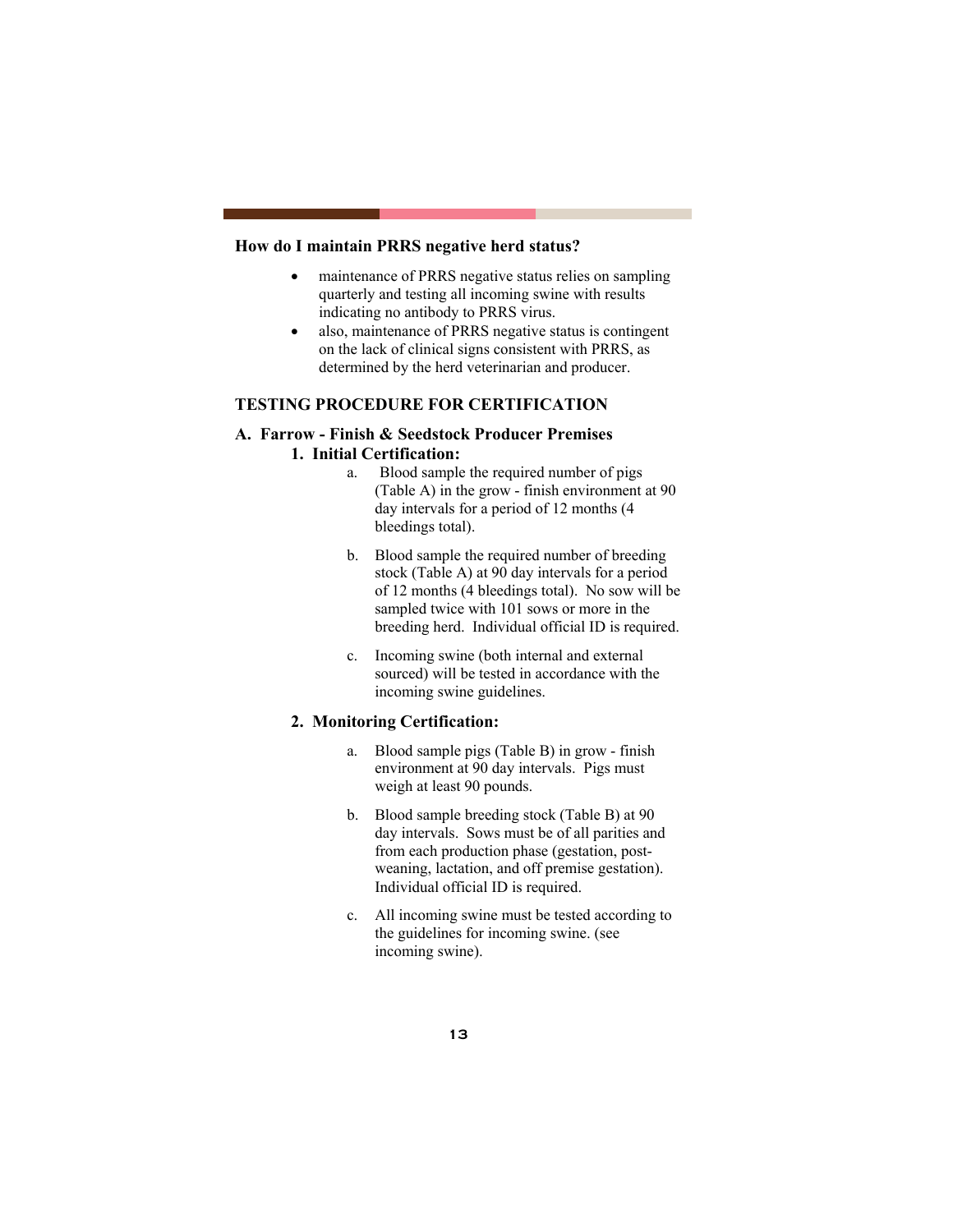# **B. Farrow - Feeder Pig Premises**

# **1. Initial Certification:**

- a. Blood sample the required number of feeder pigs (Table A) at 90 day intervals for a period of 12 months (4 bleedings total). The sample should represent the oldest pig in the nursery. Pigs should be present in the nursery at least 2 weeks to be eligible for sampling. No ID is required. Multiple pens and litters should be sampled.
- b. Blood sample the required number of breeding stock (Table A) at 90 day intervals for a period of 12 months (4 bleedings total). No sow will be sampled twice with 101 or more sows in the breeding herd. Individual official ID is required.
- c. Incoming swine (both internal and external sourced) will be tested in accordance with the incoming swine guidelines. (see incoming swine)

#### **2. Monitoring Certification:**

- a. Blood sample the required number of feeder pigs (Table B) at 90 day intervals. The sample should represent the oldest pigs in the nursery. Pigs should be present in the nursery for at least 2 weeks to be eligible for sampling. No ID is required. Multiple pens and litters should be sampled.
- b. Blood sample the required number of breeding stock (Table B) at 90 day intervals. Sows must be from all parities of each production phase (gestation, post-weaning, lactation, and off premise gestation). Individual official ID is required.
- c. All incoming swine must be tested according to the guidelines for incoming swine.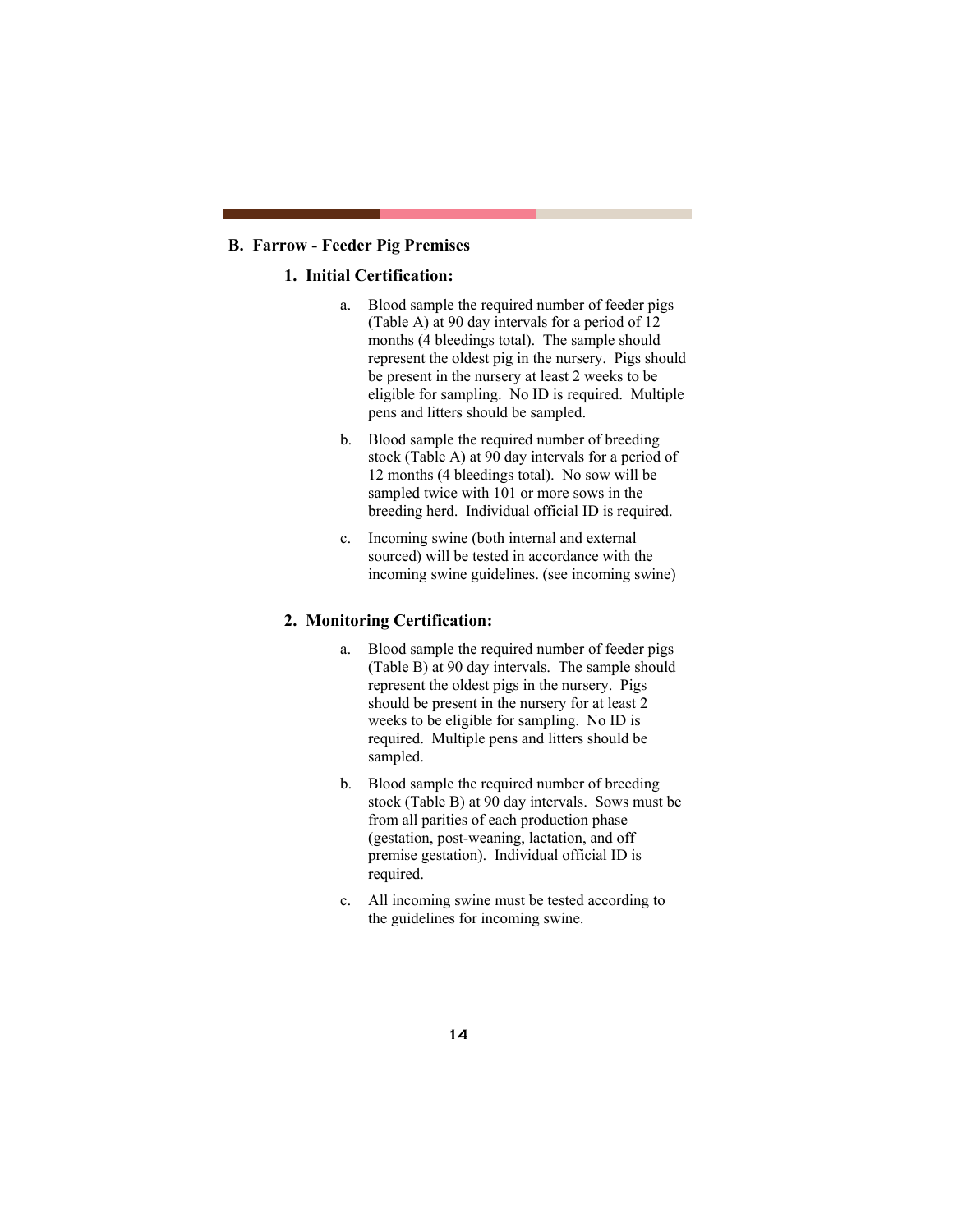# **C. Farrow - Wean Premises**

# **1. Initial Certification:**

- a. No piglet sampling is required.
- b. Blood sample the required number of breeding stock (Table A) at 90 day intervals for a period of 12 months (4 bleedings total). No sow will be sampled twice with 101 or more sows in the breeding herd. Individual official ID is required.
- c. Incoming swine (both internal and external sourced) will be tested in accordance with the incoming swine guidelines (see incoming swine).

# **2. Monitoring Certification:**

- a. No piglet sampling is required.
- b. Blood sample the required number of breeding stock (Table B) at 90 day intervals. Sows must be from all parities from each production phase (gestation, postweaning, lactation, and off premise gestation). Individual official ID is required.
- c. All incoming swine must be tested according to the guidelines for incoming swine.

#### **D. Boar Stud Premises**

# **ONLY SERONEGATIVE BOARS CAN RESIDE IN THE BOAR STUD.**

# **1. Initial Certification:**

- a. All boars must be tested each 6 months for a period of 12 months (2 bleedings total). Individual official ID is required.
- b. All incoming boars must be tested on arrival (preferably prior to arrival) and again 40 - 60 days after arrival. Boars must be from a farm of origin where there has been no evidence of active PRRS for at least one year. The herd of origin must not use PRRS vaccine.

# **2. Monitoring Certification:**

- a. Blood sample the required number of boars (Table B) every 90 days.
- b. Incoming boars test according to item D.1.b.